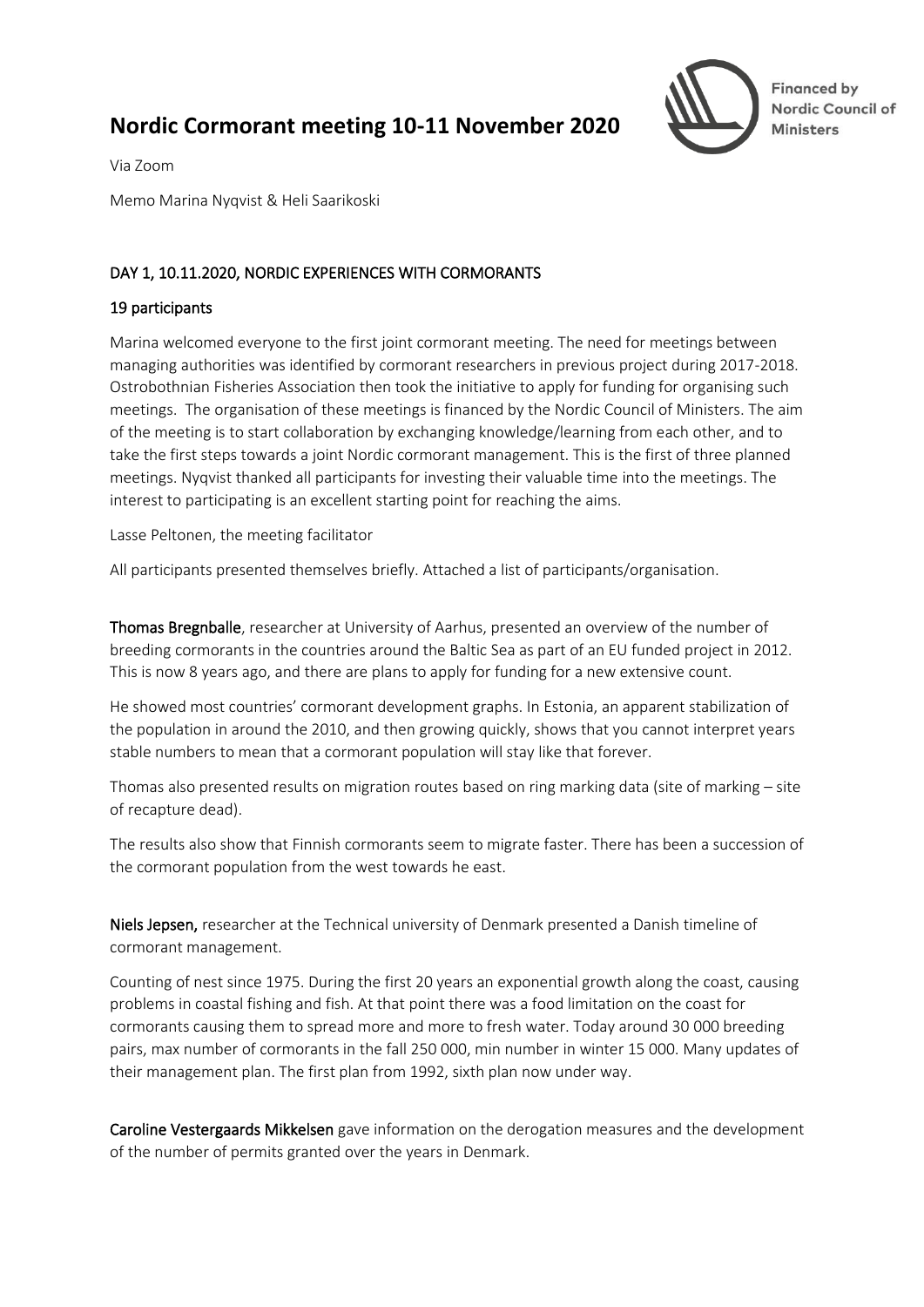There will be a new management plan in Denmark 2021. They have an expert working group including researchers (Thomas and Niels) and national stake holder organisations. The group meets 2-3 time per year and are hosted by the Danish Environment Agency (Caroline V M).

On state land, the Nature Agency takes responsibility of regulation (egg oiling).

Number of permits has increased from 50 per year in 2014 to over 450 in 2019. Now the Angler associations also apply for permits.

In Denmark the application is done through a web-application form. The permitted regulations in different areas are based on the management plan. It takes up to five days to get a decision on the application.

Impact assessment of successful regulations have now been done through surveys to those that have received permits.

### Ebba Henning-Planck, Sweden

Sweden has a management plan from 2014, which is a guideline for the county administrative boards, which take decisions on derogation measures on a regional level.

About 40 000 breeding pairs, and 14 000 wintering individuals.

According to Ebba, a larger scale count in the Baltic sea is much needed, we need to look at the problem from a larger perspective.

The cormorant-fishery conflict in Sweden is mainly along the coastline, but there are also major conflicts in a couple of the largest lakes.

Anybody can apply for permissions in Sweden, and the permits can be transferred to others. The application process has been criticised to be slow (can take up to 4 weeks?).

The web-form application system in DK is a good model, this would speed up the application process.

Bird life have taken a general stand of objecting all given permissions to the courts.

#### Salli Uljas, Finland

Yearly count of nests since first nesting in 1996. Finland has no national management plan for cormorants. Processing of applications for derogation measures is centralised to the ELY-centre of Southwest Finland since 2015 (excluding Åland Islands).

About 26 000 breeding pairs the last few years, no over wintering individuals.

Currently, there are 11 legally binding derogations to shoot cormorants or disturb nesting. About 5-10 derogations are applied per year.

Ministry of the Environment has over the years appointed working groups with broad representation to discuss preventing damage caused by cormorant. The latest group was active 2018, produced a report in 2019, followed by an updated guideline letter on processing of application for derogation measures to the ELY-centre.

Regional cormorant working groups have been set up.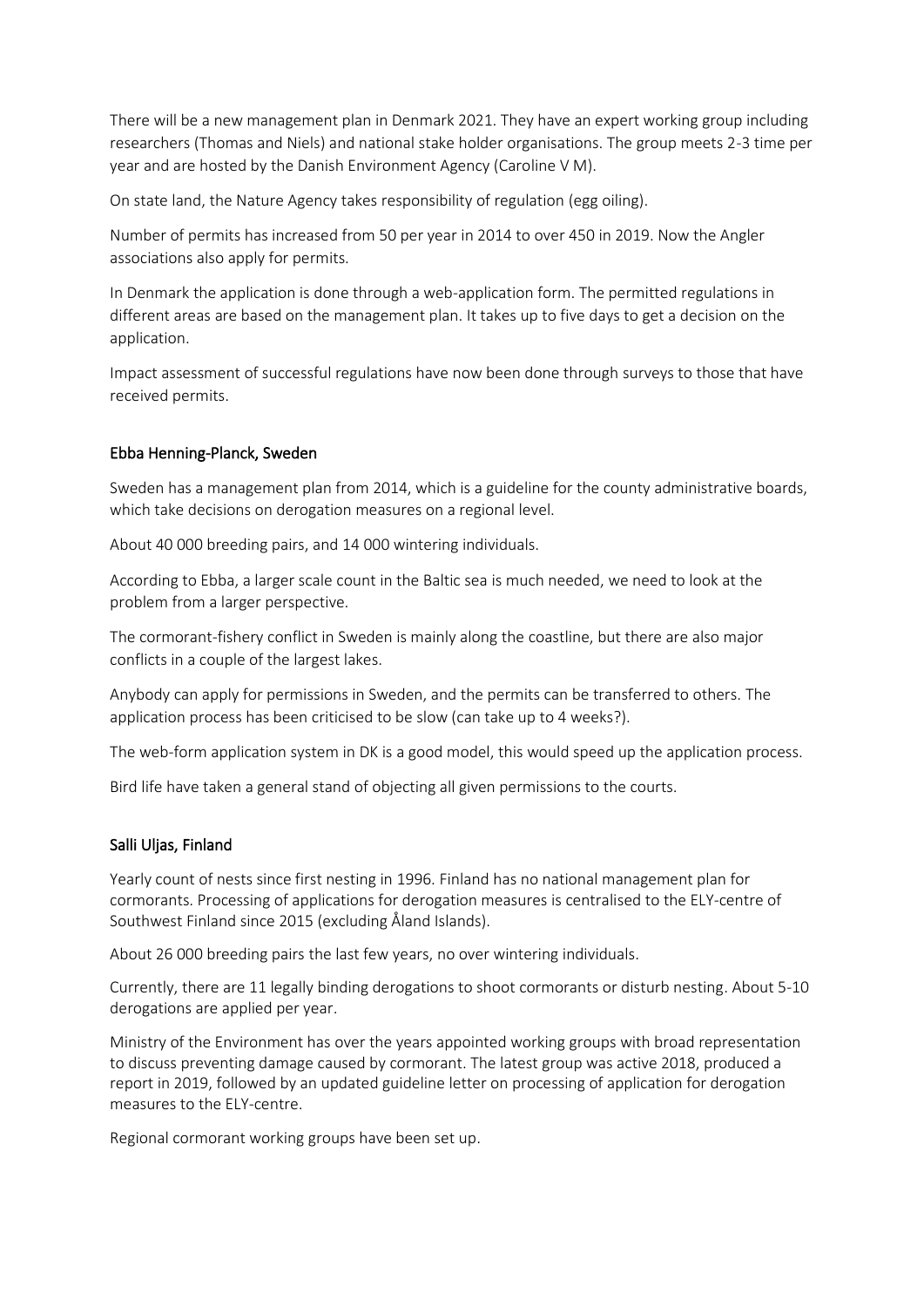The occurrence of white-tailed eagles has caused the cormorants to move their nesting more to the inner archipelago.

Leila Suvantola added a need to identify hotspots of conflicts.

## Robin Juslin, Åland Islands

Åland is an autonomous part of Finland, and therefore has its own management system with their own cormorant management plan, that is reviewed once a year. Permission for cormorant hunting covers the whole area, and the permits are not personal.

No breeding cormorants, therefore, no conflict associated with breeding colonies.

2400 cormorants shot on Åland in 2020. Coordinated shoot, focus on roosting sites, not feeding sites. The meat of the cormorants is used for food.

## Oddgeir Andersen, Norway

New hunting legislation will be effectuated from April 1st 2022 to 31st of March 2027. The current legislation applies from April 1st 2017 to March 31st 2022. Current legislation allows cormorant hunting in salt water locations from October 1st till November 30th (only young birds) and in freshwater locations from August 10th till December 23rd.

The new legislation is in preparation and hearing will be later this year.

Important not to increase out take of carbo. Lack of knowledge of mixing of carbo and sinensis. Agriculture applies for permissions; local authorities give permission. National Environmental authorities do not know how many permissions have been given.

New wildlife Act aims for a national register for keeping track of permissions.

Bounty hunting on cormorants is in theory allowed in Norway, but first needs permission. Not sure if this has been allowed yet.

## Discussion on what Nordic countries can learn from each other

The Baltic sea countries are all managing the same population of cormorants. If the birds are driven away from one are, they relocate in some other area. There is a need for a Baltic level cormorant management strategy.

Differences between the Nordic countries: In Denmark cormorants stay year-round and seriously affect fish populations in rivers (no major professional coastal fishing anymore), in Finland cormorants are migratory birds which are scattered in a larger area; problems experienced in areas where large colonies (cf. presentation by Veneranta).

In the Åland Archipelago cormorants have become an appreciated bird species because of the opportunity to hunt them.

A lot of uncertainties involved: If you reduce the cormorant population by 30%, it is not certain that you will also experience a 30% decrease in fish consumption or conflict, as the remaining cormorants can find good feeding sites.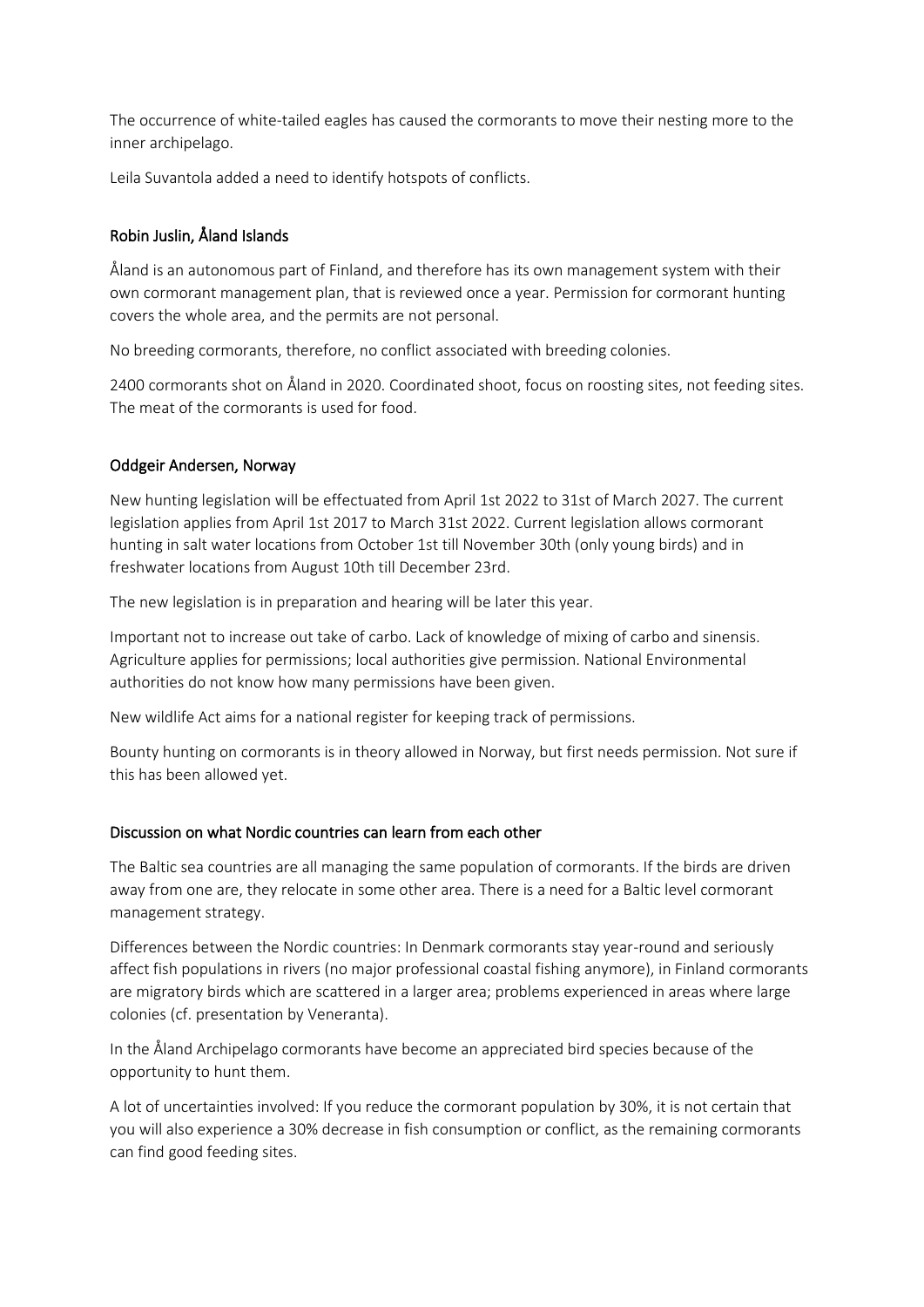Developing web tools. For a good and sound management, better statics on how derogations are used, and their effectiveness are needed. A uniform reporting system of derogations measures is important.

At what spatial scale level should management take place - a specific area, specific gear or aim to reduce numbers in an area to lower impact or conflict? Level of interventions were discussed, site specific to general level.

Learning from group derogation in geese was suggested, including cooperation on barnacle geese, perhaps use experiences from gees platform for cormorants. For pink footed geese, a combination of measures is used to bring overall numbers down. Goose damage can be seen, cormorants feed under water.

There is a need to learn between the Nordic countries, especially among administrators: how they deal with difficult situations related e.g. to derogation permits close to nature protection areas, and how they interpret and implement the EU bird directive in different kinds of situations. Do some counties have good practices to speed up the derogation permit process?

Also need to learn from the effectiveness of derogation measures.

### Press release

We discussed the joint press release; this would be a neutral text mentioning the topics that have been discussed. This was ok by everyone. Marina will draft a pr for tomorrow.

## DAY 2, 11.11.2020, BUILDING A KNOWLEDGE BASE AND NEXT STEPS

## 17-18 participants

#### Heli Saarikoski, Finnish Environment Institute

Presented results from a workshop between Finnish and Swedish researchers on seals and cormorants. A joint memo was agreed on.

NJ reacted negatively at that they had compared impact of predation of fish predators to impact by cormorant predation on fish stocks.

#### Maria Ovegård, SLU

Presented overview of Swedish studies on cormorants' impact on fish stocks/fisheries.

New study by Ulf Bergström (continuing from Hansson et al. 2017) where they had looked at SD 27-29 during 2017-2018 showed that cormorants consumed 92- 95 % of total outtake of fish (including fisheries, seals). Study not yet published.

#### Lari Veneranta, LUKE

Presented results from PIT-telemetry study in the Quark.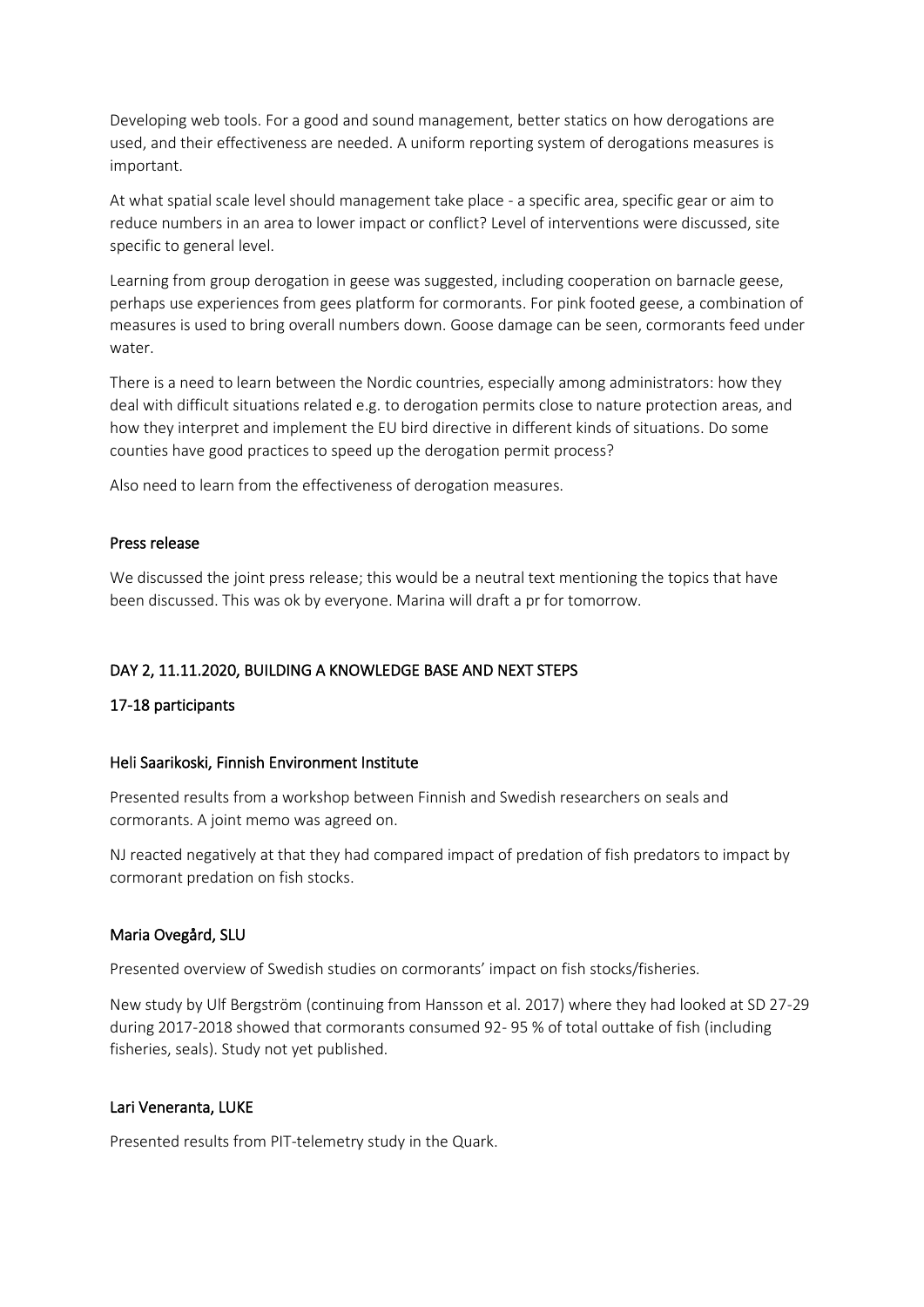### Oddgeir Andersen, NINA

New SEAPOP- progamme focuses on marine birds, does not include freshwater birds.

Interesting to look at the parasites of cormorants as a joint project.

#### Niels Jepsen, DTU

Presented overview of important studies from Denmark, which have affected management decisions. Many results on smolt predation and grayling, cormorants have been shown to have a significant impact on these populations.

Jepsen mentioned a book from 2012 on wildlife, including results on social studies?

#### Discussion: knowledge gaps & priorities and the way forwards

DK: There is a real need to reduce numbers of cormorants overall now, there are too many birds. We need to look at what the permit users are saying. Denmark is the one who manages the cormorants the most.

Commission is important for a population level management to become possible. Nordic countries should discuss with the commission.

There are few management or preventive measures to manage the cormorant population.

Ebba: Managers need to know what is not agreed by researchers. Cormorant management is dependent on the law. Multi-disciplinary and legal research also very relevant.

Niels: Managers need a better toolbox – what can we do, what does it cost? Focus should be now on really solving the problem.

Caroline: For managers in DK the focus is now on the money, ministers may say to do more, but we need to find finances.

Magnus: Sinensis not much focus in Norway. Research needed on mitigation measures.

Salli: In Finland concern over whether measures during breeding season disturb other bird species.

Thomas: Transfer research into management, management tools, when/where do tools work. There would need to be a platform for managers and those seeking to apply for permits where they can find research articles, management tools and experiences, and we need facilitators that help anglers/fishermen/volunteers to get organized for coordinated measures.

Leila: Legislation is strongly science based, there is a narrow view on granting derogation measures.

Thomas: Differences between the Nordic countries in how the law is interpreted/used. Differences in how liberal nations are.

Leila: Giving derogation measures for cormorants does not give right to derogate other birds.

What commission says on Barnacle goose - they are flexible.

Thomas: In DK observation of negative effect of oiling cormorant eggs is on spoon bills. They also leave their nests during the oiling event, and gulls, who breed nearby have been observed to predate on the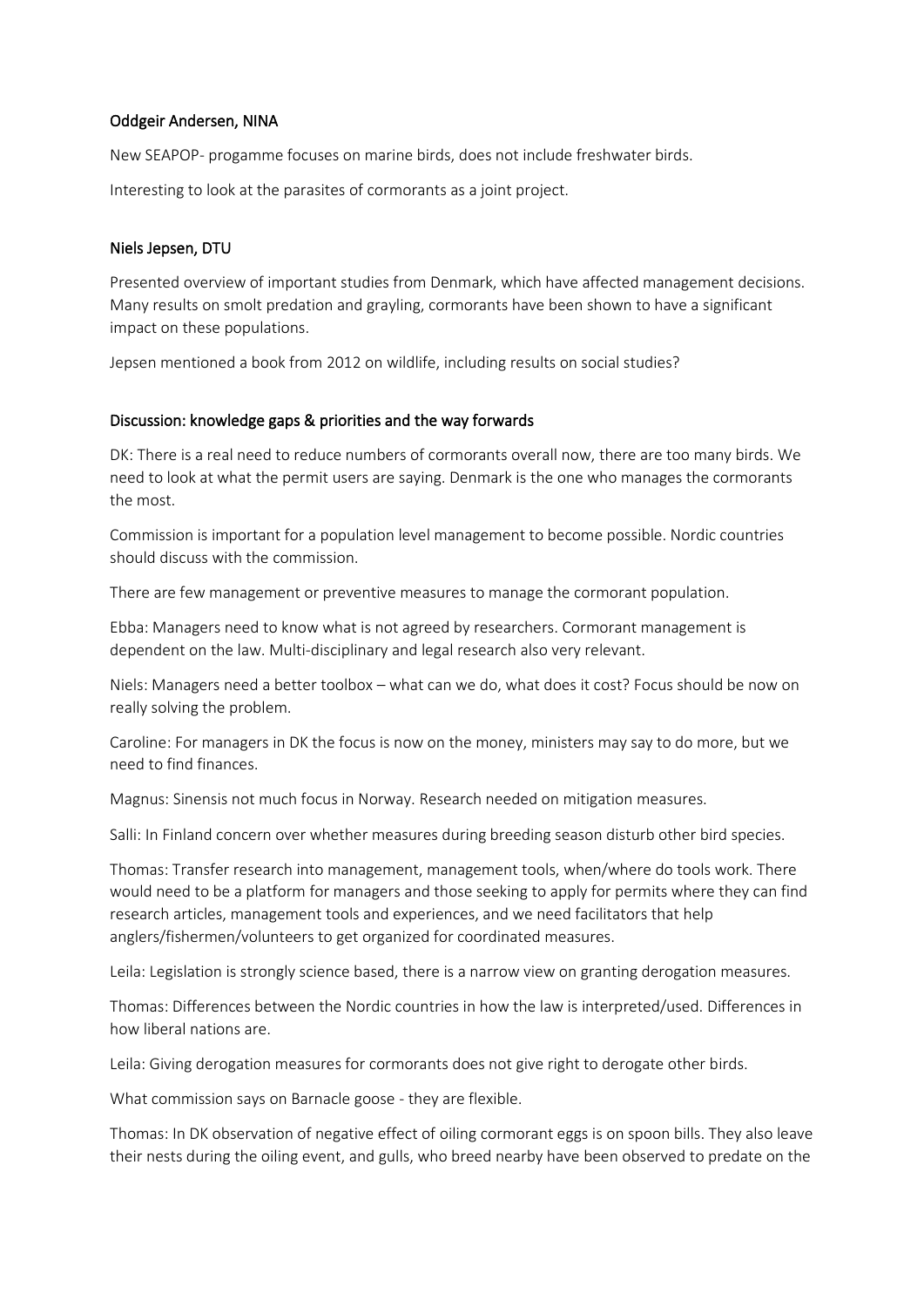spoon bill eggs. No negative impacts of oiling have been found on the breeding success of species in the Bird directive annex 1.

Ebba: In Sweden we have been very restrictive on granting oiling permissions, but recently oiling has been permitted in Stockholm region.

#### Next meeting

Ebba suggested we would go through case studies from different countries to discuss derogation measures, e.g. case studies of measures near fishing gear, in fishing areas, spawning areas.

Thomas: Discuss possibility of cross-border management plan.

Niels: Barnacle goose management plan as a model. Preparation before next meeting, each one gets a task for the meeting.

Cormorants – very viable population, we all agree on this and that we could have less.

Someone suggested appointing sub-groups, for example, on agreeing on research agenda for Nordic cormorant research.

Joint management – information gathering possible/realistic to make a platform.

DG Environment, intercafe report provides a toolbox.

We can also email everyone updates and suggestions.

It would be important for national authorities to have money allocated for future investment/involvement in Nordic management planning. All national authorities willing to ask for funding.

Finding money to build a platform was discussed. Platform should be proactive, communicative, how to evaluate it?

Adaptive management important.

Next meeting suggested to take place sooner rather than later, and not wait for covid-19 to allow a physical meeting, instead a virtual meeting in January to keep momentum going.